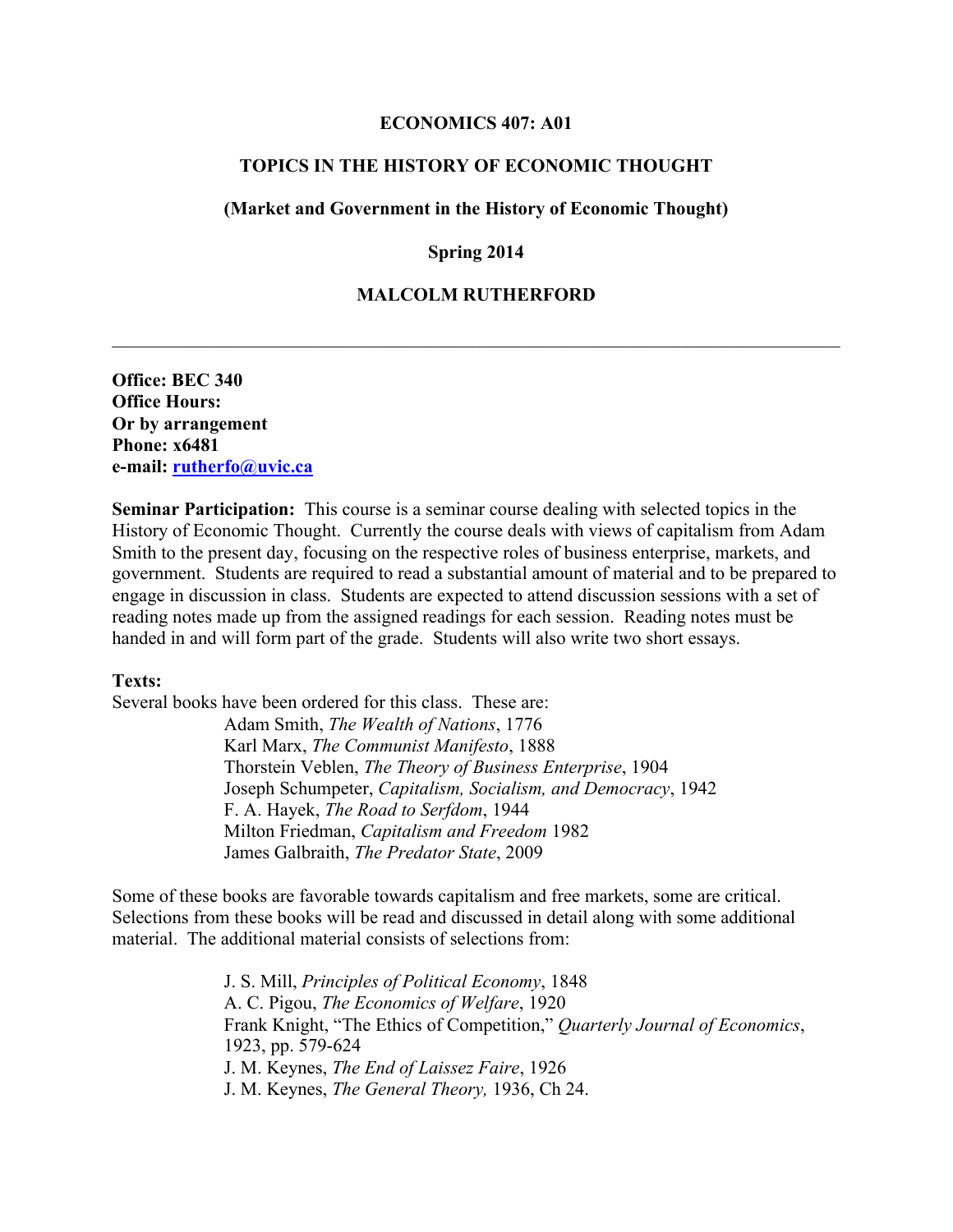Students without a previous background in the history of economic thought should also purchase a copy of Robert Heilbroner's *The Worldly Philosophers,* 7th edition, 1999. This book contains excellent short chapters on Smith, Marx, Veblen, Schumpeter, and Keynes.

The following material is available online.

| Smith:      | http://www.econlib.org/library/Smith/smWN.html                                      |  |  |  |  |
|-------------|-------------------------------------------------------------------------------------|--|--|--|--|
| Mill:       | http://www.econlib.org/library/Mill/mlP.html                                        |  |  |  |  |
| Marx:       | http://www.gutenberg.org/ebooks/61                                                  |  |  |  |  |
| Pigou:      | http://www.econlib.org/library/NPDBooks/Pigou/pgEW.html                             |  |  |  |  |
| Veblen:     | http://www.brocku.ca/MeadProject/Veblen/Veblen 1904/Veblen 1904 toc.html            |  |  |  |  |
| Schumpeter: | http://www.scribd.com/doc/8676091/J-a-Schumpeter-Capitalism-Socialism-and-Democracy |  |  |  |  |
| Keynes:     | http://www.panarchy.org/keynes/laissezfaire.1926.html                               |  |  |  |  |
|             | http://www.marxists.org/reference/subject/economics/keynes/general-theory/          |  |  |  |  |

The article by Frank Knight can be found on JSTOR http://library.uvic.ca/ There are no online versions of the books by Hayek, Friedman, or Galbraith. The Friedman book is available as a Kindle edition.

# **Course Web Page:**

There is a course web page at: http://web.uvic.ca/~rutherfo/econ407.html This page contains the course outline, links to the books and to other material of interest.

## **Course Outline:**

The term contains13 weeks including reading break week, and there are two sessions a week. The first session of the course will be devoted to dealing with the course outline, proposed conduct of the seminars, and grading. The class by class outline is as follows:

Jan 6: Introduction to the course

Jan 9: Smith, *Wealth of Nations*, Book, 1 Chs 1-3.

Jan 13: Smith, *Wealth of Nations*, Book 1, Chs 6 and 7.

Jan 16: Smith, *Wealth of Nations*, Book 1, Chs 8, 9, and 11, pp. 284-288 only (Conclusion of the Chapter)

Jan 20: Smith, *Wealth of Nations*, Book 2, Introduction and Ch 3, Book 3, Ch 1, and Book 4, Ch 9, pp. 744-746 only (Last three pages of the chapter).

Jan 23: Smith, *Wealth of Nations*, Book 5, Ch 1.

Jan 27: Mill, *Principles of Political Economy*, Book 2, Chapter 1, and Book 5, Chapter 9.

Jan 30: Marx, *Communist Manifesto*, Chs 1, 2, and 4.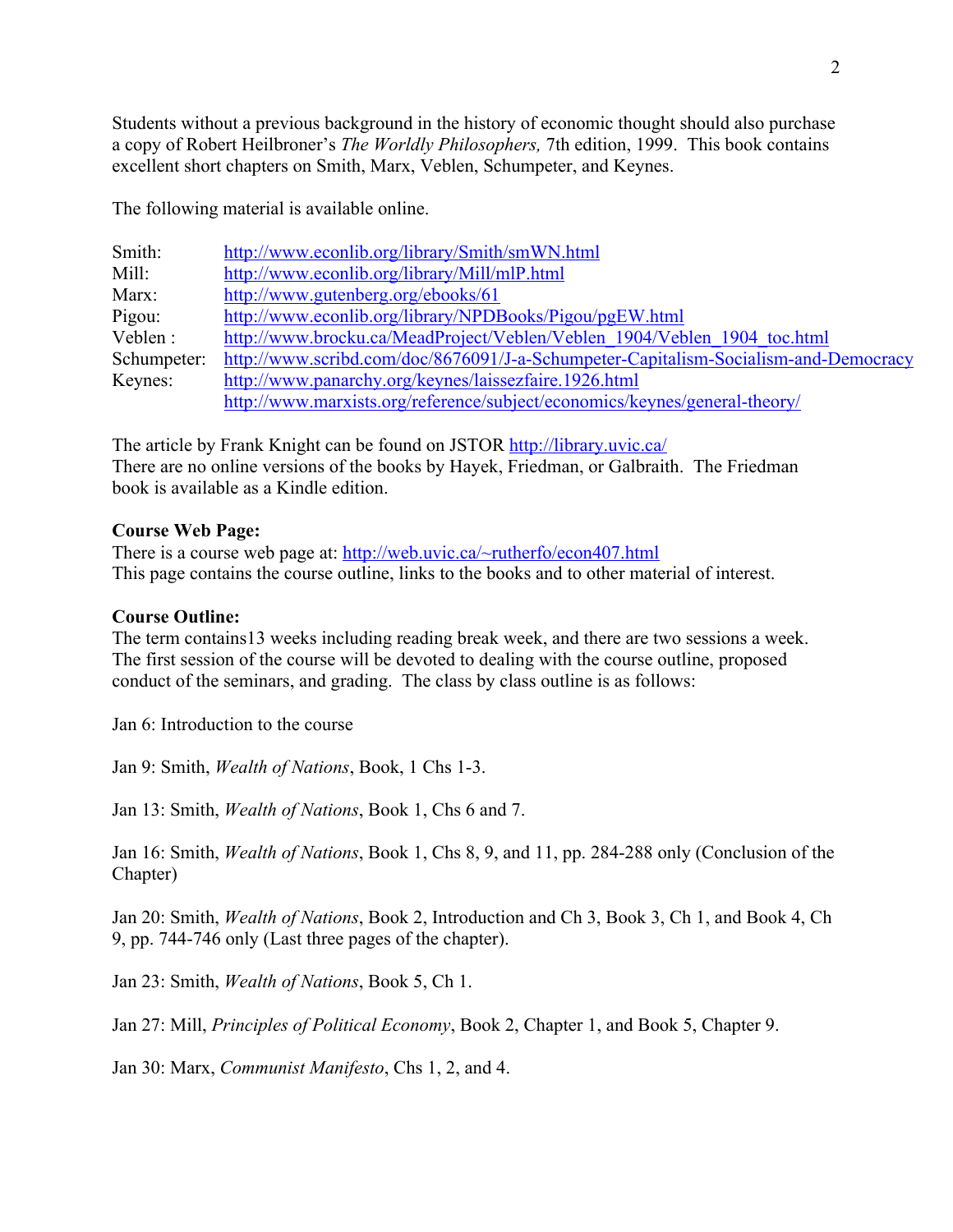- Feb 3: Veblen, *Business Enterprise*, Ch 3.
- Feb 6: Veblen, *Business Enterprise*, Ch 6.
- Feb 10-14: No class—Family Day and Reading Break
- Feb 17: Veblen, *Business Enterprise*, Ch 7
- Feb 20: Knight, "The Ethics of Competition."

Feb 24: Pigou, *The Economics of Welfare*, Part 2, Ch 9.

Feb 27: Keynes, *The End of Laissez Faire*

March 3: Keynes, *General Theory*, Ch 24.

March 6: Schumpeter, *Capitalism, Socialism, and Democracy*, Chs 6 and 8.

March 10: Schumpeter, *Capitalism, Socialism, and Democracy*, Chs 10-13.

March 13: Hayek, *The Road to Serfdom*, Ch 1-4.

March 17: Hayek, *The Road to Serfdom*, Chs 7-9.

March 20: Friedman, *Capitalism and Freedom*, Chs 1-2.

March 24: Friedman, *Capitalism and Freedom*, Chs 6-12 (pick any 3 chapters).

March 27: Galbraith, *The Predator State*. Introduction and Chs 1-4.

March 31: Galbraith, *The Predator State*, Chs 7-10.

April 3: Wrap up.

## **Grading:**

The course grade will be based seminar preparation, participation, and two short essays. The reading notes and participation of each student in discussion sessions will be marked out of 100 points. Students who miss discussion sessions due to documented illness will not be penalized. Each essay will be marked with out of 100 points. The first essay topic will be written by all students and will consist of a critical discussion of the System of Natural Liberty as found in *The Wealth of Nations*. The essay should be about 2500-3000 words long. The second essay can deal with any topic dealt with in the course and should be of similar length. These essays should focus on your own reactions and thoughts on the material you have read and should refer to only a limited number of secondary sources (maximum of 5). The first essay is due immediately after reading break, and the second essay by the end of exam period. There are no exams.